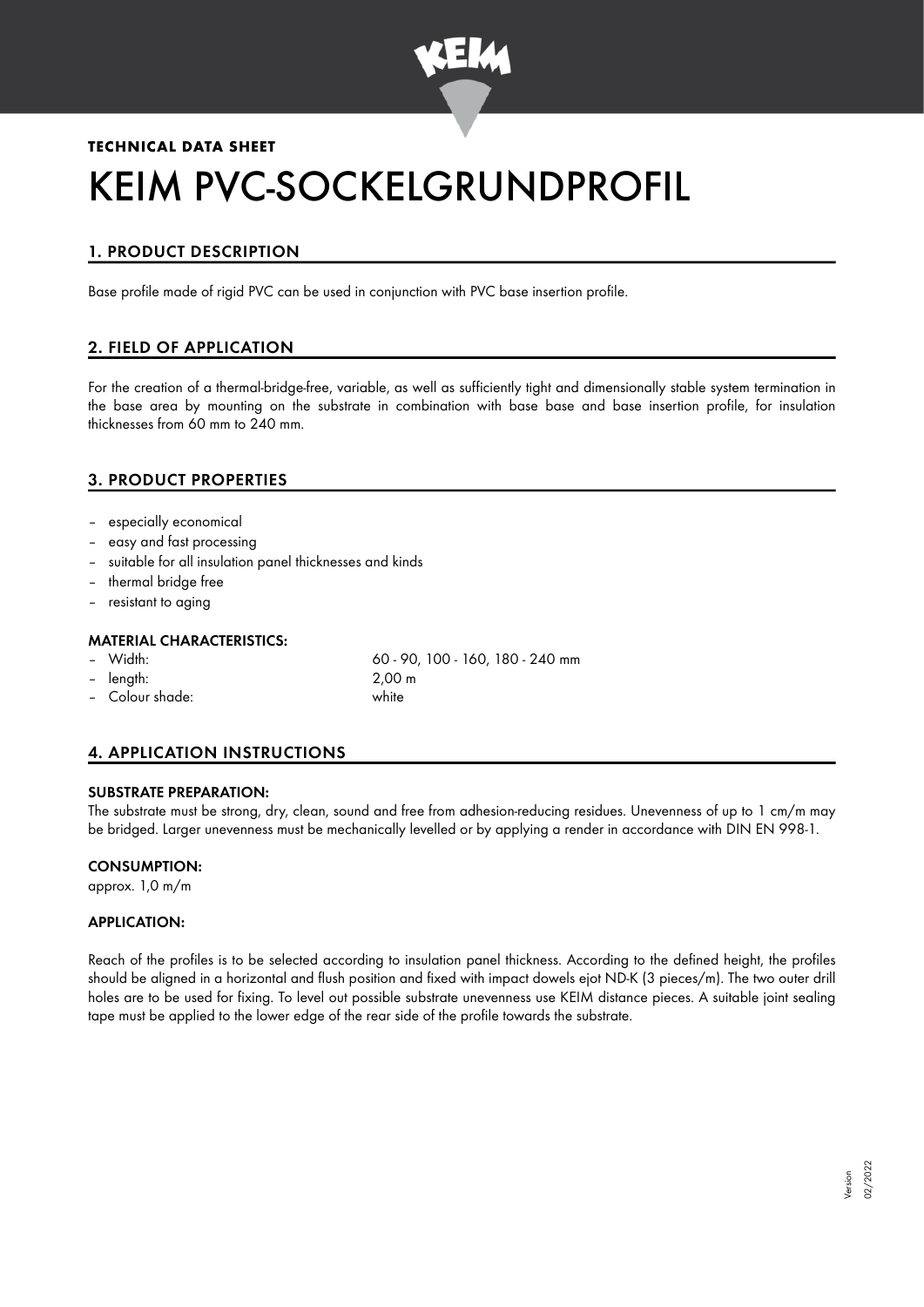### 5. LIEFERFORM

| <b>Product name</b>                       | Panel<br>thickness<br>[mm] | Length<br>[m] | <b>Pieces</b><br>per unit | Inhalt<br>je VE<br>[m] | Type of<br>container |
|-------------------------------------------|----------------------------|---------------|---------------------------|------------------------|----------------------|
| PVC-<br>Sockelgrundprofil<br>60 - 90 mm   | $60 - 90$                  | 2.00          | 10                        | 20.00                  | carton               |
| PVC-<br>Sockelgrundprofil<br>100 - 160 mm | $100 - 160$                | 2.00          | 10                        | 20.00                  | carton               |
| PVC-<br>Sockelgrundprofil<br>180 - 240 mm | 180 - 240                  | 2.00          | 10                        | 20.00                  | carton               |

#### LIEFERFORM

| <b>Product name</b>                          | Panel<br>thickness<br>[mm] | Length<br>[m] | <b>Pieces</b><br>per<br>unit | Inhalt<br>je VE<br>[m] | Type of<br>container |
|----------------------------------------------|----------------------------|---------------|------------------------------|------------------------|----------------------|
| PVC-<br>Sockeleinsteckprofil<br>60 - 90 mm   | $60 - 90$                  | 2.00          | 10                           | 20.00                  | carton               |
| PVC-<br>Sockeleinsteckprofil<br>100 - 240 mm | $100 - 240$                | 2.00          | 10                           | 20.00                  | carton               |
| Distanzstücke                                | 3, 5, 8, 10,<br>15         |               | 100                          |                        | carton               |

#### LIEFERFORM

Delivery in cartons

## 6. LAGERUNG

| max. storage time       | Lagerungsbedingungen     |  |  |
|-------------------------|--------------------------|--|--|
| no maximum storage time | even<br>avoid deflection |  |  |

#### 7. ENTSORGUNG

ENTSORGUNG

Waste code: 17 09 04

#### 8. SICHERHEITSHINWEISE

no particular indications

## 9. ALLGEMEINE HINWEISE

Version 02/2022